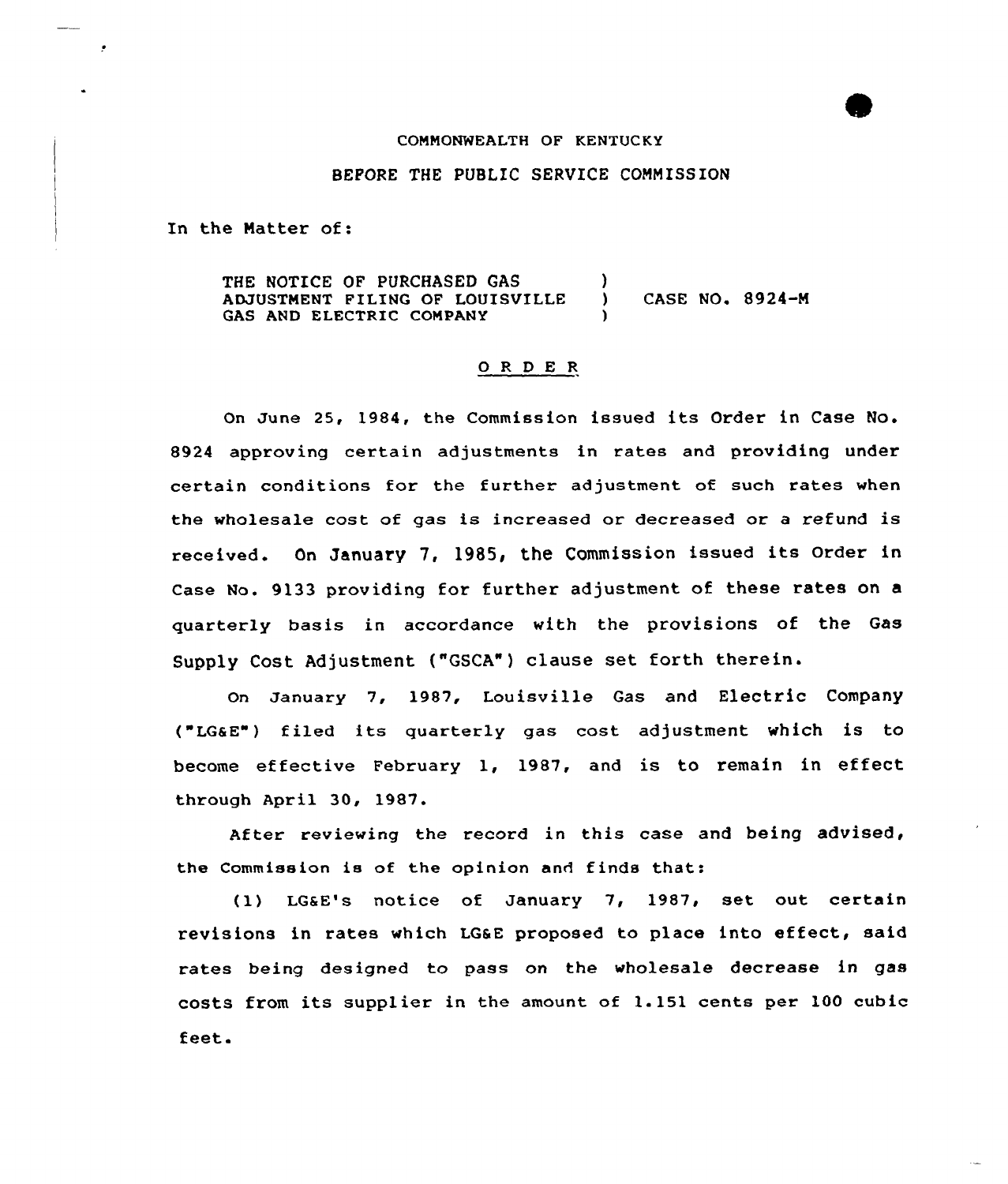(2) LGaE's notice set out a total refund factor of 0.183 cents per 100 cubic feet, which includes a current quarter refund of \$ 133,111.

(3) LG&E proposed an actual adjustment of (.534) cents per 100 cubic feet, <sup>a</sup> decrease of .738 cents per 100 cubic feet.

(4) LGaE proposed a balance adjustment in the amount of .043 cents per 100 cubic feet; there was no previous quarter balance adjustment.

(5) LG&E proposed <sup>a</sup> total adjustment in the amount of (8.478) cents per 100 cubic feet, <sup>a</sup> decrease of 1.878 cents per 100 cubic feet. This decrease represents the combined effect of the supplier decrease, actual, balance and refund adjustments.

(6) The adjustment in rates set out in the Appendix to this Order, determined under the GSCA provisions approved by the Commission in Case No. 8924 dated June 25, 1984, and Case No. 9133 dated January 7, 1985, is fair, just and reasonable and in the public interest and should be effective with gas supplied on and after February 1, 1987.

(7) Within 15 days of the date of this Order LGaE should file with this Commission its transportation rates for this quarter effective February 1, 1987. In each future filing LGaE should also make this filing.

IT IS THEREFORE ORDERED that:

(1) The rates in the Appendix to this Order be and they hereby are authorized effective with gas supplied on and after February 1, 1987.

 $-2-$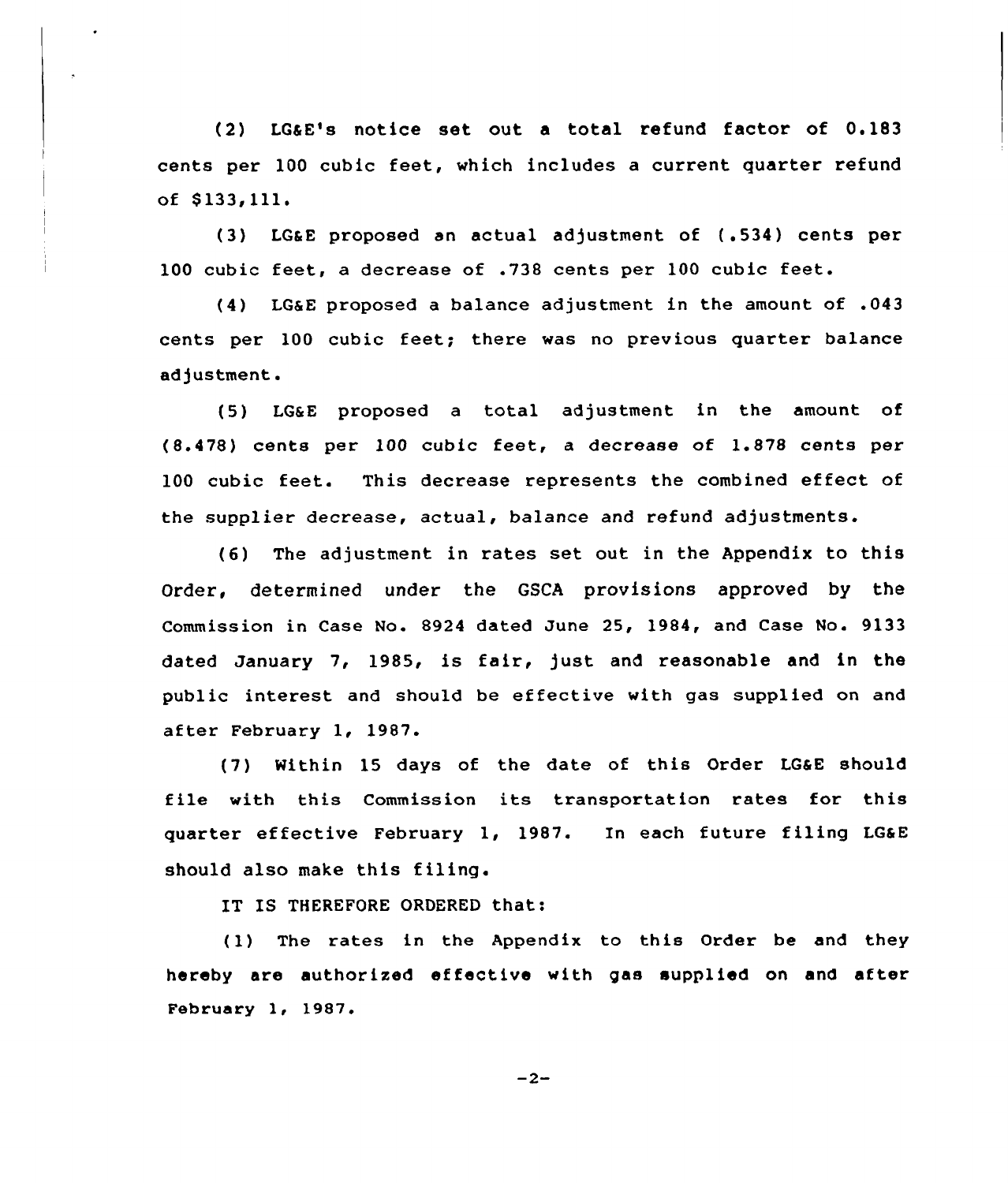(2) Within 30 days from the date of this Order LGaE shall file with this Commission its revised tariffs setting out the rates authorized herein.

{3) LGaE shall file its transportation rates effective February 1, 1987, within 15 days of the date of this Order, and shall file these rates after each future GSCA filing.

Done at Frankfort, Kentucky, this 23rd day of January, 1987.

PUBLIC SERUICE COMMISSION

 $l$ demo $l$ rI .  $ce$  Chairman

~'

Cogmissione

ATTEST:

Executive Director